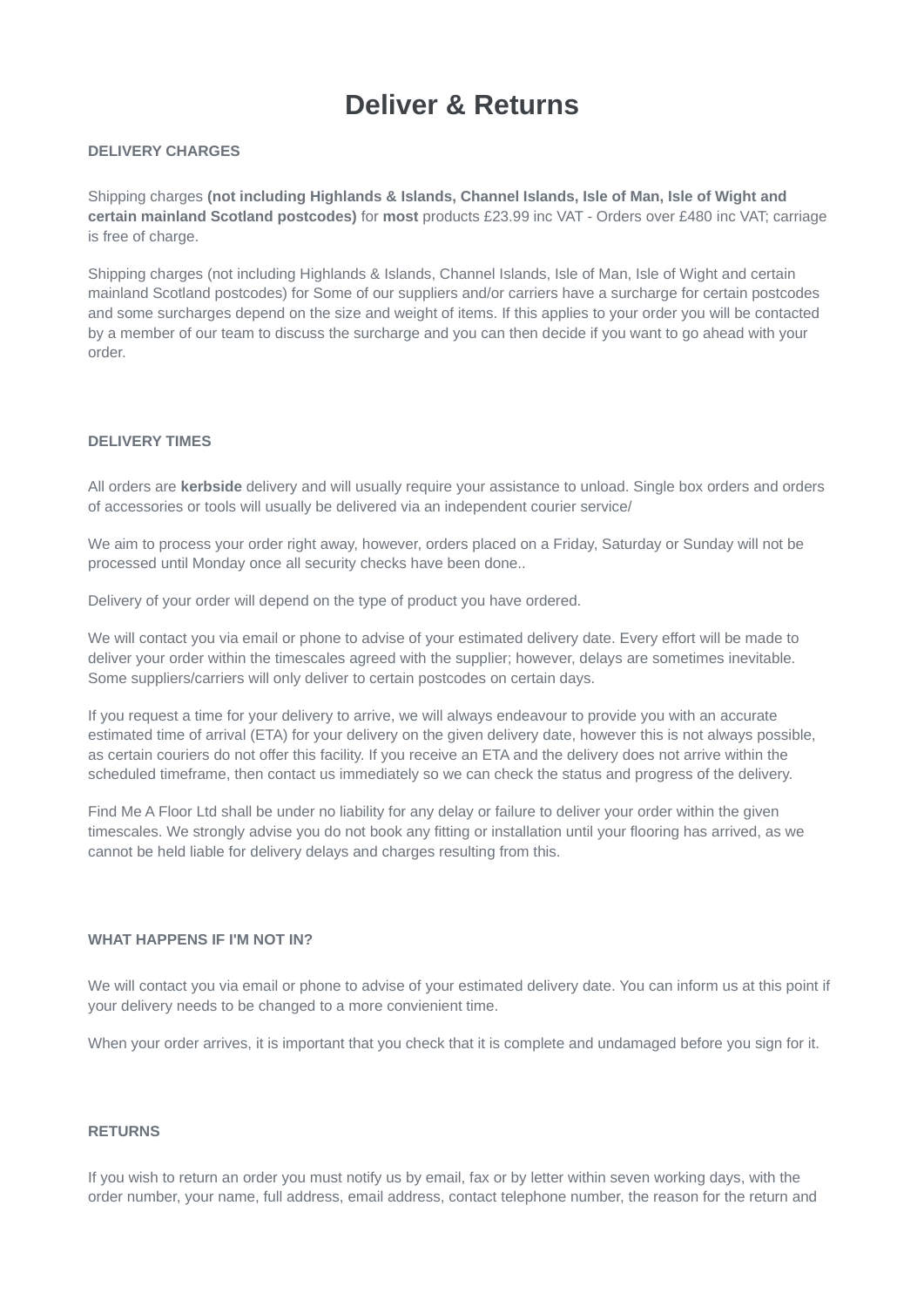whether a refund or replacement is required. All returns must be accompanied by a reason for the return along with the invoice / proof of purchase.

\*\*PLEASE NOTE\*\* Products that are cut specifically to order for a project, for example sheet or safety flooring, cannot be returned. Only complete rolls can be returned if required. All stairnosings are made to order and are classed as bespoke by the manufacturer so cannot be returned.

Returns will only be accepted if you have contacted us to notify us that an order is being returned, we will give you a returns reference number at this time. Returns will only be accepted if you have been given a returns reference number which must be written clearly on the packaging.

Our email is sales@findmeafloor.co.uk, the customer services number is 01244 533 332, the postal addresses is Find Me A Floor Ltd, Unit 12 Clwyd Close, Manor Lane, Hawarden Industrial Park, Deeside, Clwyd, CH5 3PZ.

Our returns period is 14 days from when you receive the goods, and any returned items must be returned within 21 days of when you recieve the goods, so please allow up to 10 working days for the return.

Some of our suppliers will also implement a re-stocking charge, this can vary depending on the supplier, and will be communicated to you upon a returns request.

It is the customers responsibility to return the complete order to Find Me A Floor Ltd.(or a specified address) In some circumstances Find Me A Floor will arrange collection and the cost of the return will be deducted from the original total payment taken from your debit/credit card before a refund is credited back to your card.

Any refunds due are credited back to the card used to pay for the original order.

Small items can be returned via the Post Office, if you are returning small goods we recommend you get a Certificate of Posting (available free from the Post Office) for all returns and you should keep this Certificate until you have received your refund or replacement. We cannot take responsibility for goods lost in transit.

Please return all items unused and in their original condition and packaging and with all tags intact. If the item was delivered on a pallet then it must be placed back on the pallet in the original packaging and secured ready for collection. Please write your order number clearly on the package to be returned along with the returns reference number. We will let you know as soon as the goods have been received, will then process your request for either a refund or replacement as quickly as possible.

We cannot exchange items that show signs of use or are returned after a maximum of 14 days from the date of receipt.

# **RETURNS OF DAMAGED / FAULTY GOODS**

If you wish to return an item that is damaged or faulty you must notify us by email, fax or by letter within seven working days, with the order number, your name, full address, email address, contact telephone number, the reason for the return and whether a refund or replacement is required. All returns must be accompanied by a description of the fault/damage along with the invoice / proof of purchase.

Our email is sales@findmeafloor.co.uk, the customer services number is 01244 533 332, the postal addresses is Find Me A Floor Ltd, Unit 12 Clwyd Close, Manor Lane, Hawarden Industrial Park, Deeside, Clwyd, CH5 3PZ.

Our returns period is 21 days from when you receive the goods, and any returned items must be returned within this time, so please allow up to 10 working days for the return.

Any items found to be not faulty will be returned to you.

Please return all damaged/faulty goods unused and in their original condition and packaging and with all tags intact. If the item was delivered on a pallet then it must be placed back on the pallet in the original packaging and